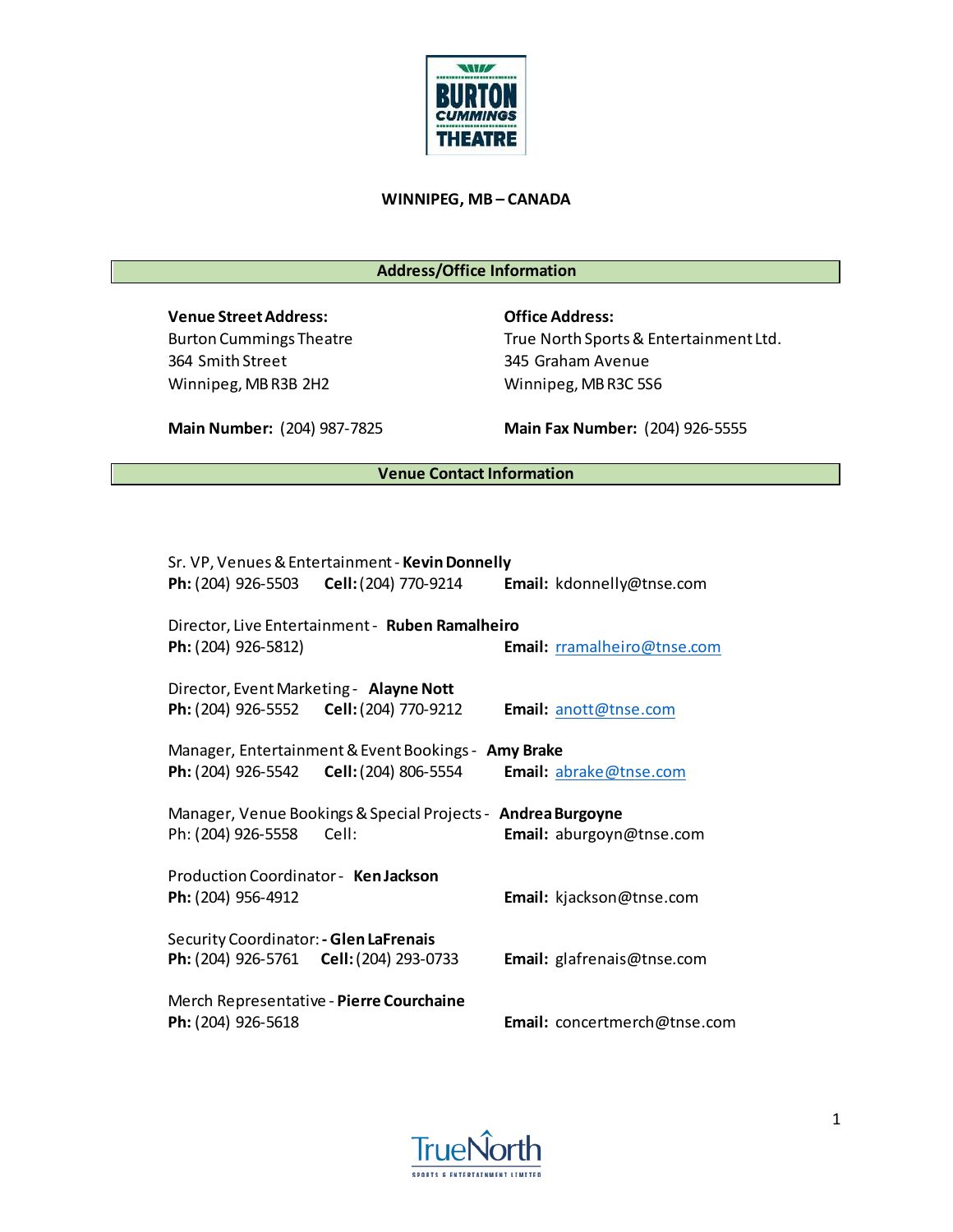

### **Box Office Contact Information**

Main Ticketmaster Box Office Located within the MTS Centre – Portage & Donald Entrance. Burton Cummings Theatre Box Office open only on event days for will call and walk-up purchases.

Coordinator, Ticket Administration – **Melissa Houston Ph:** (204) 926-5621 **Cell: Email:** mhouston@tnse.com

**Catering Contact Information**

**Company:** Centerplate

Catering – **Amy Fazackerley**

**Ph:** (204) 926-5660 **Email:** amy.fazackerley@centerplate.com

 **Multipurpose & Dressing Rooms**

**Dressing Rooms:** 3 rooms on different levels upstage.

The dressing rooms have been refurbished, carpeted and are spacious. Each Dressing room contains sink, shower and toilet facilities. Wireless High Speed Internet is available.

**Green Room:** Accommodates up to 30 people for meals with tables and chairs supplied.

**Production Office** (stage level), **Wardrobe** area, **Catering**Area, & **Fitness Facility** also available for Tour usage.

 **Load In Details**

The loading area for the Burton Cummings Theatre is located in the alley behind the theatre at stage / street level. A set of double doors lead onto Upstage Left. The dimensions are 6'w x 10'6"h.

Access to the alley from either Princess Avenue or Ellice Avenue. There is a backstage door that is accessible from Smith Street for performers and stage crew. Typically, Security personnel will be posted at the backstage and lobby areas during performances.

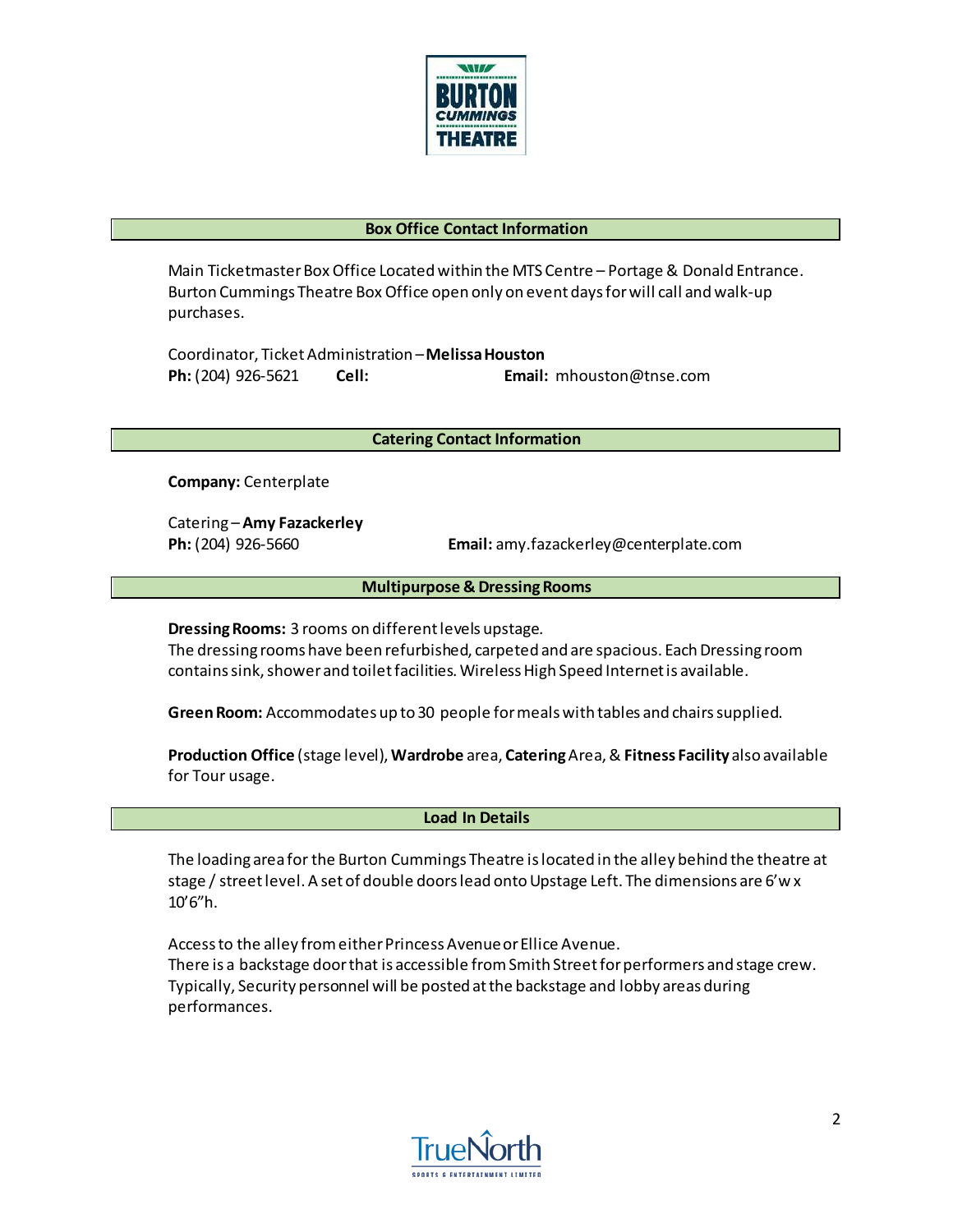

### **Parking Details**

Parking is limited.

There are coin operated lots surrounding the Burton Cummings Theatre (on a first come, first served basis). Metered street parking is also available on nearby streets.

Parking for trucks and buses is available upon request. (Depending on your needs, permits can be pulled for street parking, and loading areas. Please note, costs may be associated with this arrangement.)

#### **Labour**

Supplied by: **NASCO**. Booking assignments should be arranged through: Production Coordinator - **Ken Jackson Ph:** (204) 956-4912 **Email:** kjackson@tnse.com

| Minimum Call:         | 4 Hours.                                                    |
|-----------------------|-------------------------------------------------------------|
| Rehearsal Call:       | n/a                                                         |
| <b>Show Call:</b>     | 30 minutes prior to curtain.                                |
| <b>Meal Penalty:</b>  | After 5 hours.                                              |
| <b>Coffee Breaks:</b> | 5 minutes for every hour worked to a maximum of 15 minutes. |
|                       |                                                             |

*Note:* Straight time on Sundays and after midnight, except when call starts after midnight or if load-out exceeds 4 hours.

Holidays – 1.5 x rate up to 11 hours, 2 x rate for 12 hours plus.

Crew calls cannot be reduced less than 24hours prior to scheduled crew call.

#### **Power**

Lights:400 amp 3P E1016 Camlock 2 –50 amp stove plugs Buss bar tie-in Stage: 7 –15 amp 110 volt stage pockets 2 – 20 amp 110 volt stage pockets

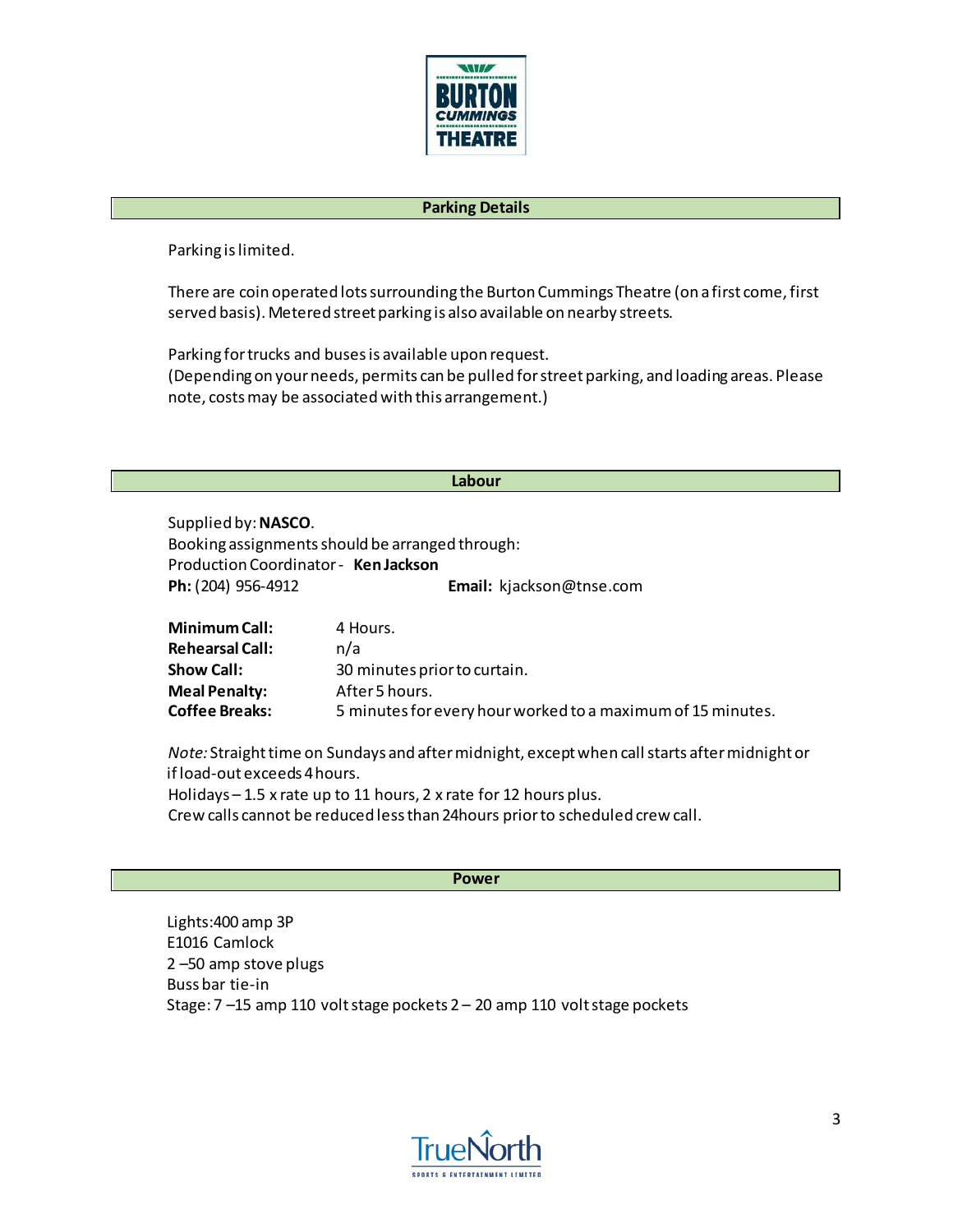

### **Stage**

Masonite deck on sprung floor 17'w wings 68' from deck to fly grid Rear traveler can be flown to reveal a black brick wall Stage is accessed from either stage left or stage right from backstage area House drape hang creates a 32' x 32' stage performance area. This allows for a x-over upstage of 3' upstage of the show curtain.

### **Dimensions:**

Stage width (wall to wall) – 80' Proscenium opening – 35' Height of arch – 36' Proscenium arch to upstage – 36' Proscenium arch to downstage – 2.6'

#### **Rigging**

The grid has a live load rating of 50,000lbs. The fly system is a four-line hemp, with 40' pipes, also with 5x 32' steel counterweight electric lines. Maximum load per line is 200 lbs

#### **Lighting**

24 ch of dimming with a 24 ch. remote light console 24 par 64's  $4 - 9/16$ 

#### **Drapery**

Back Drop 40'w x 30'h – black velour Soft Legs 4 sets of 10'w x 30'h – black velour Borders 4 – 50'w x 10'h – black velour Mid Stage 50'w x 28'h – mustard yellow Show Curtain Set 1' upstage of Arch – Guillotine Operation